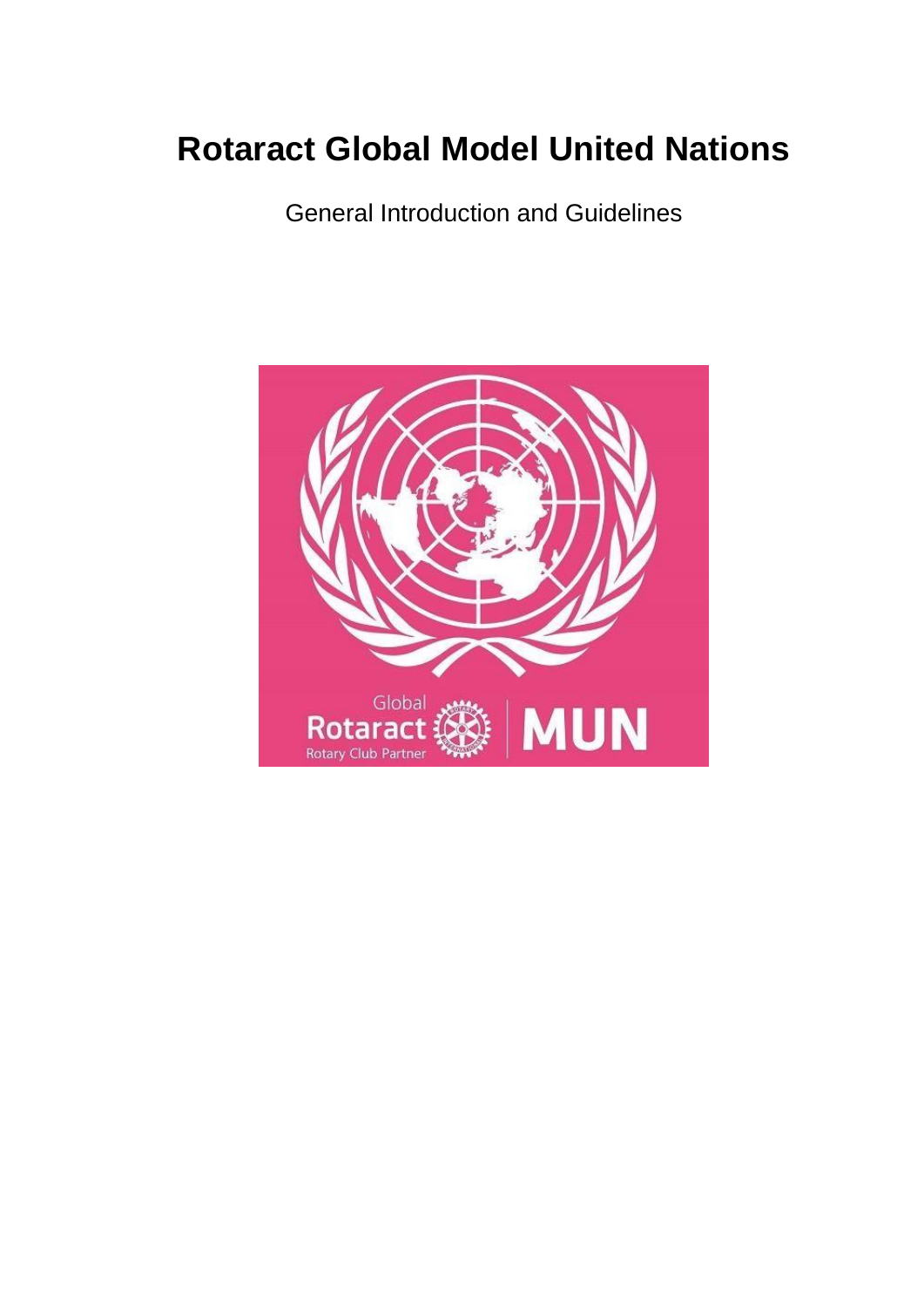## <span id="page-1-0"></span>**Aim of the Document**

*This document represents a guide for the future organizers of RGMUN and it is maintained and updated by the RGMUN Executive Committee. Its purpose is to provide best practices and know-how to future organizers with the aim to ease and streamline the organization of future editions. The guiding principles contain herein must be respected by all future RGMUN organizers.*

*Should you have any questions please contact us on [international@RGMUN.org](mailto:international@RGMUN.org)*

*The editions so far:*

- *2013 – Baia Mare, Romania (1st Edition)*
- *2014 – London, United Kingdom*
- *2015 – Belgrade, Serbia*
- *2016 – UNHQ, New York, USA (Special Edition)*
- *2016 – Sofia, Bulgaria*
- *2017 – Beirut, Lebanon*
- *2018 – New Delhi, India*
- *2018 – UNHQ, New York, USA (Special Edition)*
- *2019 – Istanbul, Turkey*
- *2019 – Pokhara, Nepal*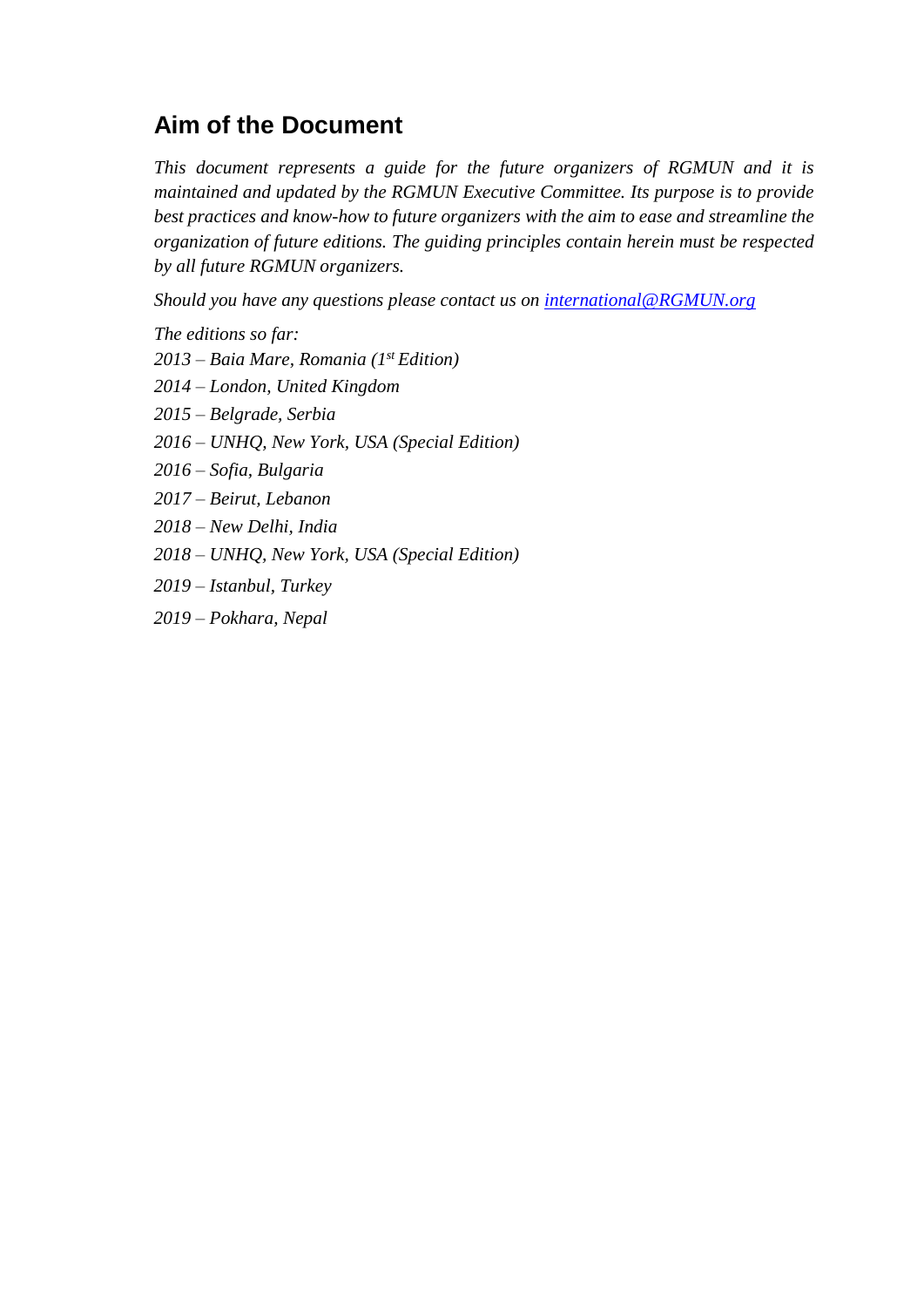## <span id="page-2-0"></span>**Table of Content**

| $\mathbf 2$      |  |  |
|------------------|--|--|
| 2.1              |  |  |
| 2.1.1            |  |  |
| 2.1.2            |  |  |
| 2.2              |  |  |
| 2.2.1            |  |  |
| 2.2.2            |  |  |
| 3                |  |  |
| $\boldsymbol{4}$ |  |  |
| 4.1              |  |  |
| 4.2              |  |  |
| 5                |  |  |
| 5.1              |  |  |
| 5.2              |  |  |
| 5.3              |  |  |
| 6                |  |  |
| 6.1              |  |  |
| 6.2              |  |  |
| 7                |  |  |
| 7.1              |  |  |
| 7.2              |  |  |
| 8                |  |  |
| 8.1              |  |  |
| 8.2              |  |  |
|                  |  |  |
|                  |  |  |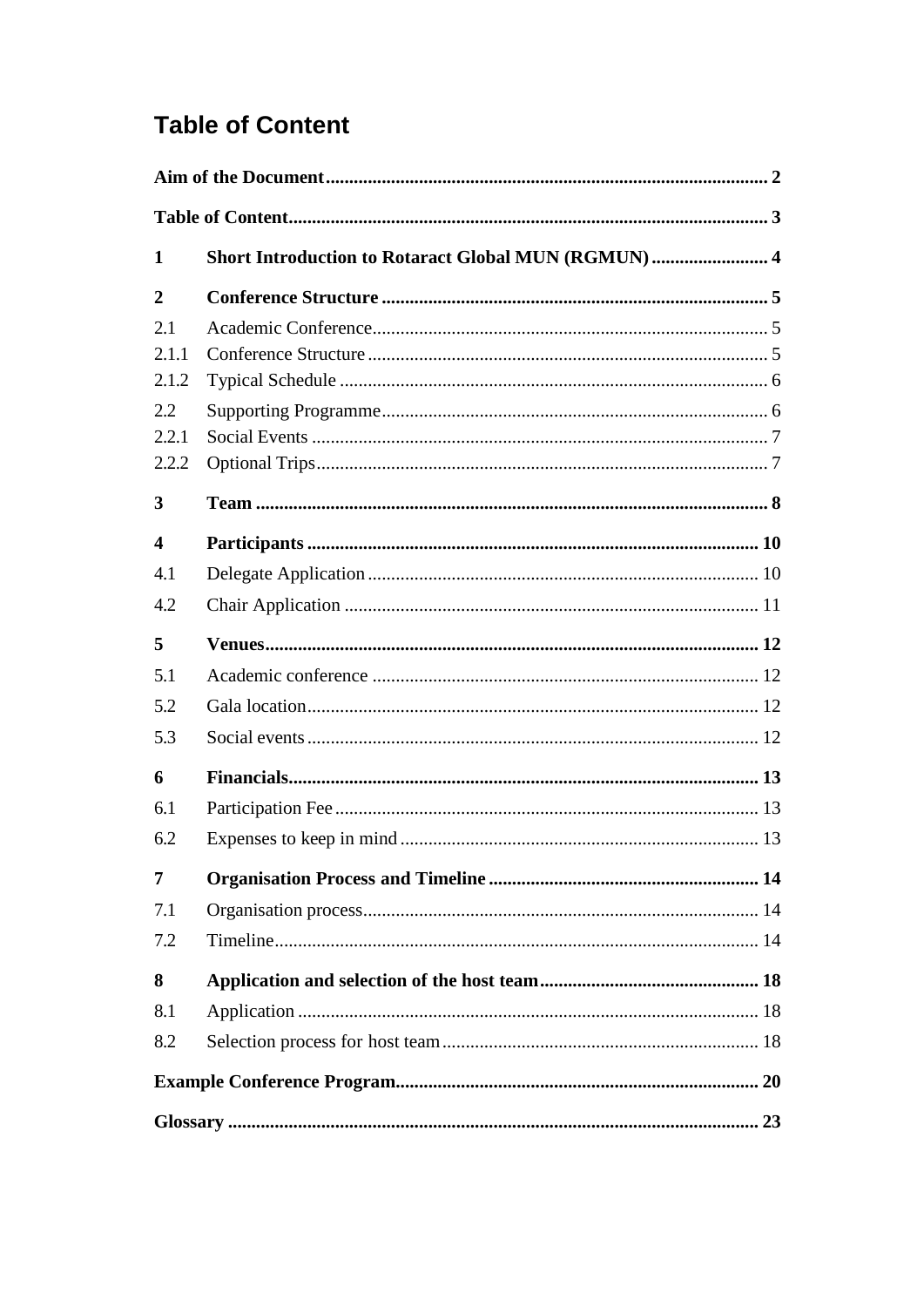## <span id="page-3-0"></span>**1 Short Introduction to Rotaract Global MUN (RGMUN)**

RGMUN is an annual International Model United Nations Conference dedicated to youth from all over the world and is organized by a Rotaract Club (or a consortium of Rotaract clubs with a nominated leading club).

Model United Nations, often also referred to as MUN, is a simulation of the United Nations systems. In this simulation, Rotaractors and other young people from all around the world take on the roles of foreign diplomats and debate current and emerging issues, ranging from a military crisis, gender equality to climate change.

By discussing these issues from the point of view of a foreign country representative a participant will be able to strengthen their personality and skillsets. It is a unique opportunity for participants to improve their understanding of the United Nations and its role in global affairs. By doing so, they will further develop their public speaking, lobbying and negotiation skills. This practical experience gives a good understanding of the way decisions are made in the international political arena and how to build consensus.

The aim of the conference is to establish a framework that enables young people to meet and discuss the current topics on the international agenda with the final goal of sending a youth message to the UN and other international organizations.

This is achieved through the RGMUN Youth Report (a post-conference report) about the topics discussed during the conference which will be forwarded to the UN and other international organizations. It is written and edited by both the Secretariat and Hosting Club teams, with the guidance of the RGMUN Executive Committee. The report is handed over to the UN at the annual Rotary – UN Day.

The conference also offers some great social benefits to all involved. Participants will have the opportunity to get to know young people from different cultural, economic and academic backgrounds. It is the combination of these factors that makes RGMUN an excellent opportunity for participants to engage in an experience that will build lasting friendships, some for a lifetime.

Each year the conference takes place in a different country and is organized by a different Rotaract Club. The editions so far were held in the following cities: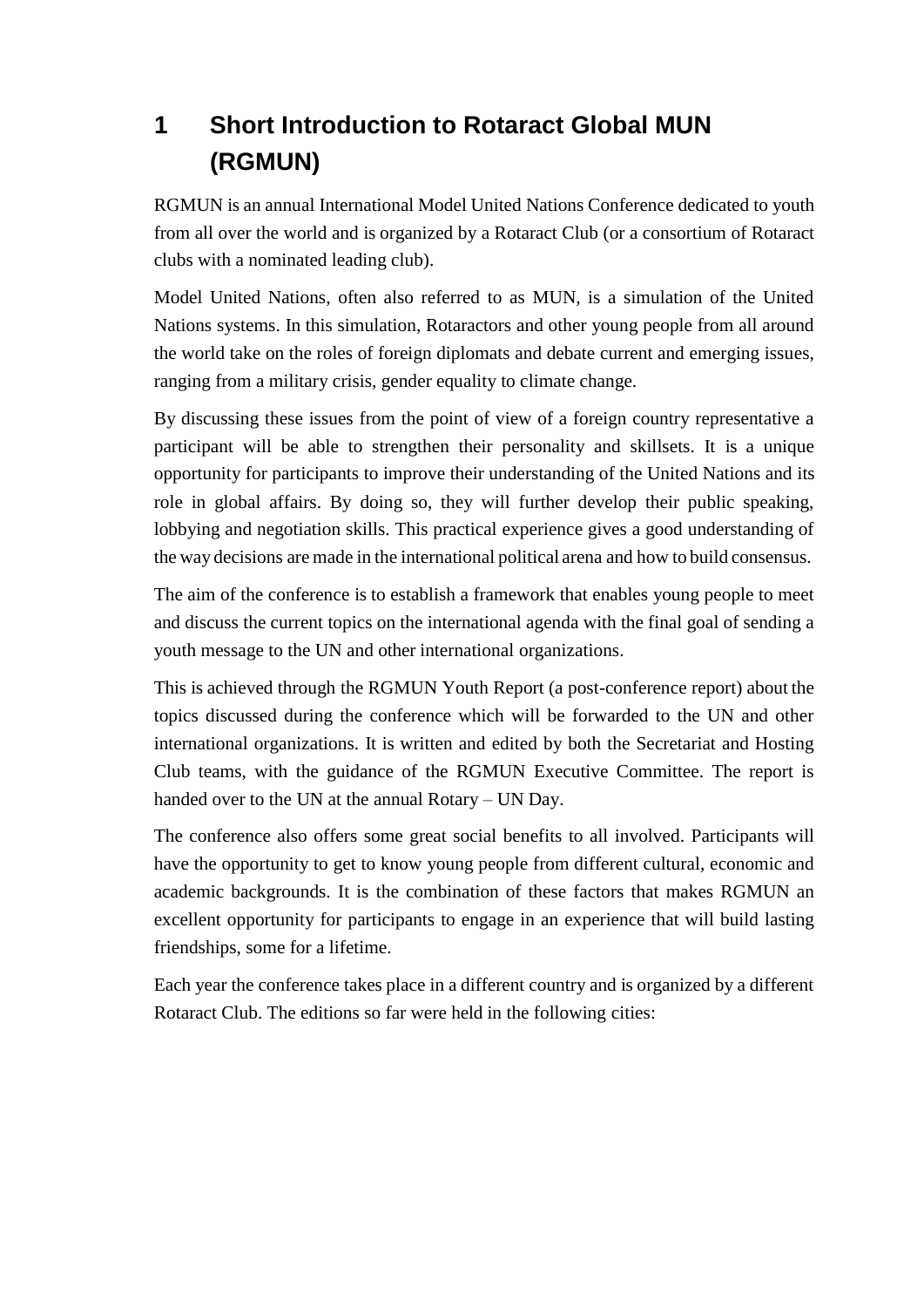## <span id="page-4-0"></span>**2 Conference Structure**

The Conference consists of the academic conference and the supporting programme, which is often referred to as "socials". Both described below.

### <span id="page-4-1"></span>**2.1 Academic Conference**

At the core of RGMUN is the academic conference, which should be between 3 days and 5 days with formal sessions, divided by lunch and coffee breaks. Formal sessions may be replaced with a professional workshop/training conducted by an expert with knowledge on the subjects discussed at the conference (peace & conflict / mediation / public speaking / among others).

The purpose of the Academic Conference is to have concrete discussions on the issues addressed with the aim of passing a resolution on the same. Resolutions represent the intellectual output of the participants and will represent a basis for the Youth Report sent to the UN after each conference.

### <span id="page-4-2"></span>**2.1.1 Conference Structure**

- a. Number of participants: There should be at least 100 participants at every RGMUN conference;
- b. Number of simulated committees: The number of committees will be dependent on the number of participants. Some UN Committees are larger than others, therefore, it is advised to select committees and topics based on the conference theme and size.
- c. Each committee consists of 2 Chairs moderating the debate, who are part of the Secretariat Team
- d. Upon completion of the last formal daily sessions, the Secretariat team will hold a short review session to discuss the day events/debates and organizational aspects. The Project Manager should be in attendance.
- e. The Secretariat Team should arrive *at least* 1 or 2 days prior to the conference to meet and finalise all logistical plans.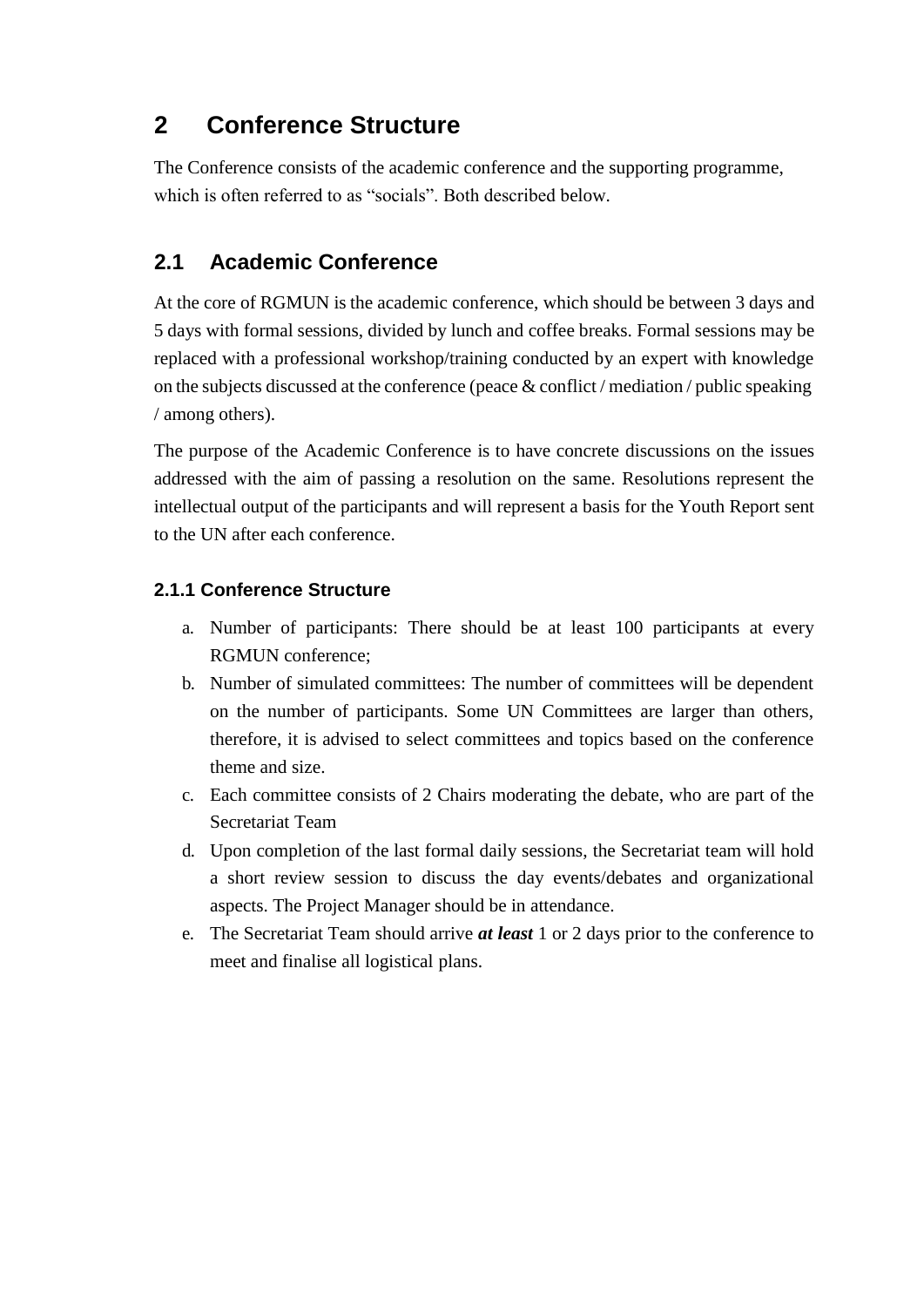#### <span id="page-5-0"></span>**2.1.2 Typical Schedule**

- 1) Day 1
	- a. Opening Ceremony: The Academic Conference is opened with an opening ceremony. The last speech at the conference is typically given by the Secretary General, who officially opens the conference.
	- b. Welcome Dinner: The opening ceremony is followed by a formal dinner which is mandatory. This may be counted as a social event. It is recommended to also organize a reception after the ceremony near or at the venue, so participants can meet and socialise with the guests / speakers.
- 2) Day 2-4/5/6
	- a. Academic Conference from 09:00 to 18:00 (may vary, depending on breaks and commuting). This programme is mandatory for participants. Failure of some delegates to show up at sessions means they may be eligible to be expelled from the conference and receive no reimbursements of costs.
	- b. Social Programme(s) from 18:00 to 00:00 (may vary to allow changing clothes, commuting hotel-venue, etc.). This programme is optional for participants; however, all dinners or group activities should be attended. There's also the opportunity to have a social cultural night
- 3) Day 4/5/6
	- a. Closing Ceremony is when the awards and diplomas are distributed, and after the closing speech of the Secretary General. The Secretary General declares the conference closed.
	- b. Gala Dinner: The closing ceremony is followed by the formal last night's gala dinner which is mandatory. This may be counted as social event. It is recommended to also organize a reception after the ceremony near or at the venue, so participants can meet and socialise with the guests / speakers.

### <span id="page-5-1"></span>**2.2 Supporting Programme**

The supporting programme consists of social events, which happen during the conference. Apart from the pre-defined opening and gala dinner (see 2.1), every day during the conference, a social event should be offered. Furthermore, optional trips can be offered to participants as post-conference events.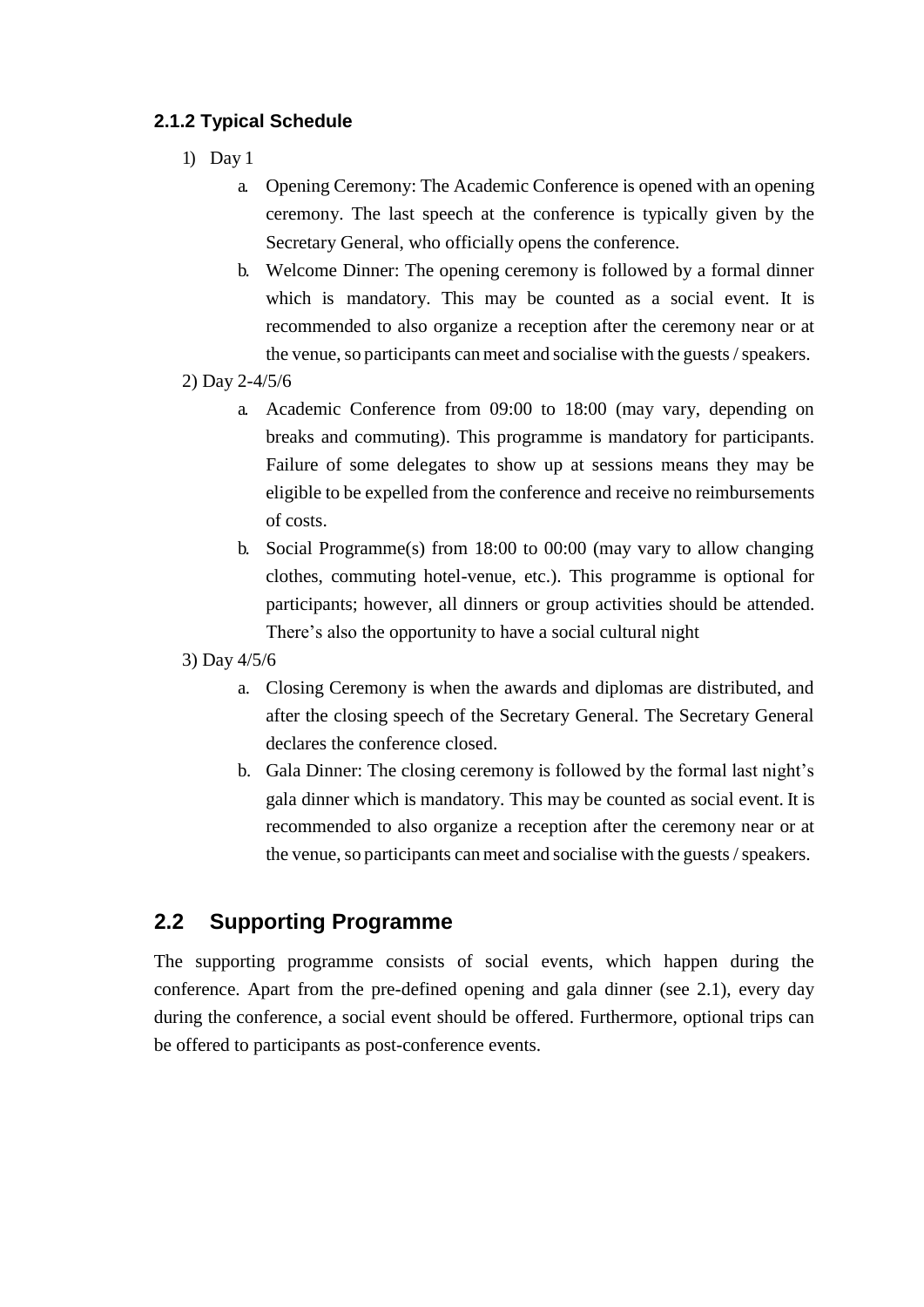#### <span id="page-6-0"></span>**2.2.1 Social Events**

Every day (after 18:00) there should be a social event. Usually they follow themes or feature activities. Some examples of the last years include:

- Global village (everyone brings specialities from their home country)
- Traditional/committee dinner
- Pool party
- Club night

Therefore, the onus is on you to use your imagination and make the best of your assets and locations. The social events should be organized and presented on the website prior to the conference.

#### <span id="page-6-1"></span>**2.2.2 Optional Trips**

Before and after the conference you may include trips or sightseeing to the surrounding areas. The idea is not only to socialise, but also to explore the host country and area. These trips are optional and may be selected/paid separately when participants submit applications. Offering at least one sight-seeing trip is highly recommend and usually is a big selling point for acquiring international participants.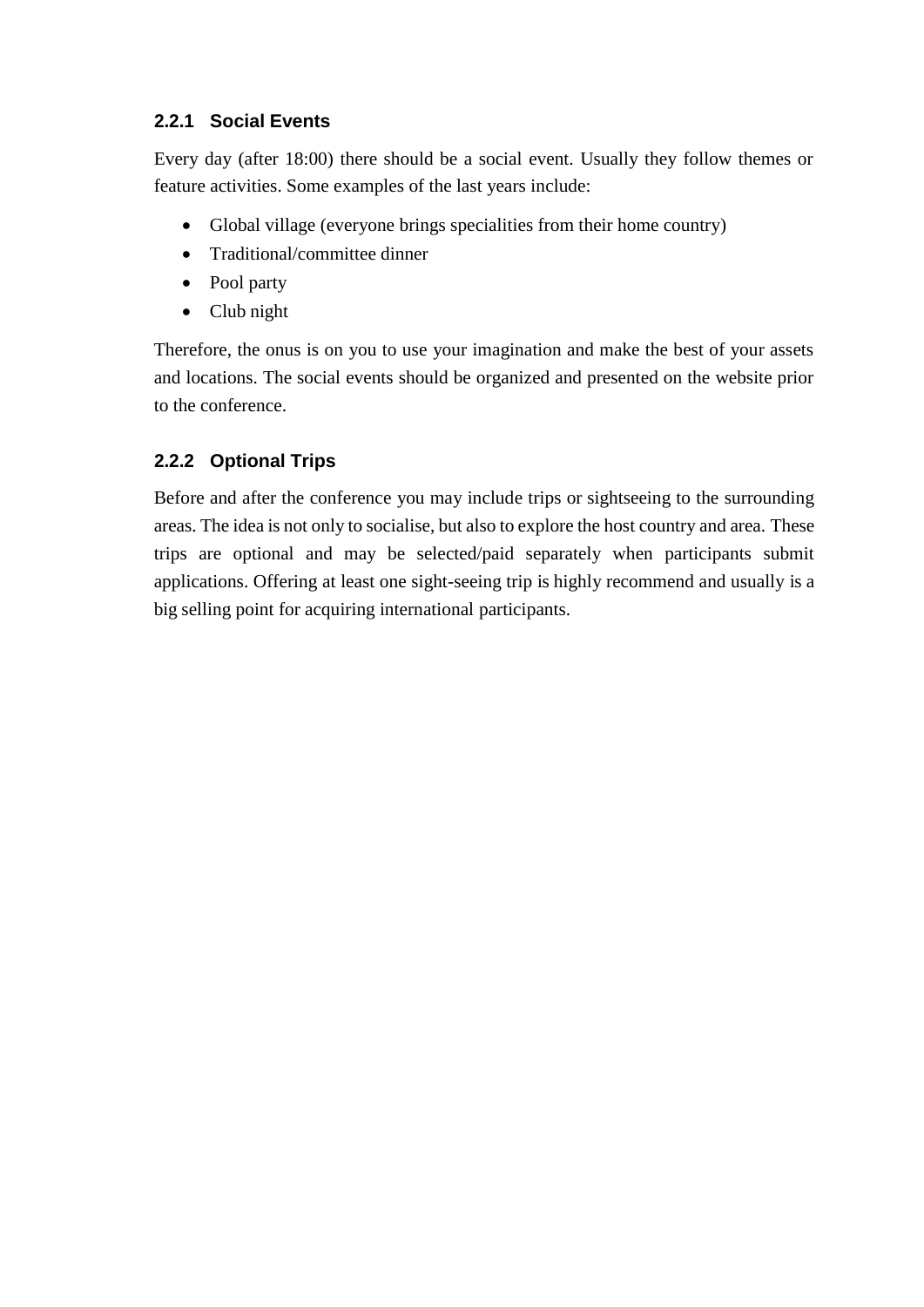## <span id="page-7-0"></span>**3 Team**

RGMUN is hosted and organized by a Rotaract Club or a group of clubs, coordinated by a leading club. The leading Club is responsible for the good organization, management and continuity of the RGMUN conference in a given year.

The organizational structure can be divided in a project management and an academic section. The project management will be handled by the organizing team, while all content related issues will be dealt with by the secretariat team.

The organizing team is formed from the host club itself. It should be comprised of, but is not limited to the following tasks:

- Project Manager: The general supervisor and manager of the conference and has the autonomy to make effective decisions. S/he represents the conference at Rotary/Rotaract meetings, press conferences, among others. The project manager reports directly to the appointed liaison from the Executive team.
- Logistics: Head of the logistics team and in charge of logistics and transportation. The logistics team usually features a minimum of 10 persons for every 100 participants. They are responsible for: participant's arrival/departure, visa issues, coffee breaks management, preparing rooms/venues, installing roll-ups/banners, etc.
- Social: Responsible for coordinating and executing all social events
- Accommodation: Responsible for ensuring that adequate accommodation is secured for all participants, including the Secretariat and local staff where applicable.
- Food and Beverage: This person will work alongside the logistics, PM, and social coordinators to ensure that where applicable, food and breaks are efficiently organised, including the gala dinner(s)
- Public Relations: Responsible for ensuring that all information promoted and disseminated via print or social media, are accurate, and can in no way compromise the position of neither Rotaract nor Rotary. S/he will be responsible for developing promotional materials for the conference, upon consultation with the PM and SG
- Finances: Elaborates and maintains the budget and all financial reporting of the conference. Works with the Project Manager to ensure properimplementation.

The secretariat team manages the Academic Conference. It is comprised of:

• Secretary General: Manages the Secretariat Team (Chairs), selects the simulated committees for the conference, manages the application process and interviews for the rest of the Secretariat. S/He must be chosen and appointed by the first week in January and, has final word in all decisions relating to the Secretariat Team.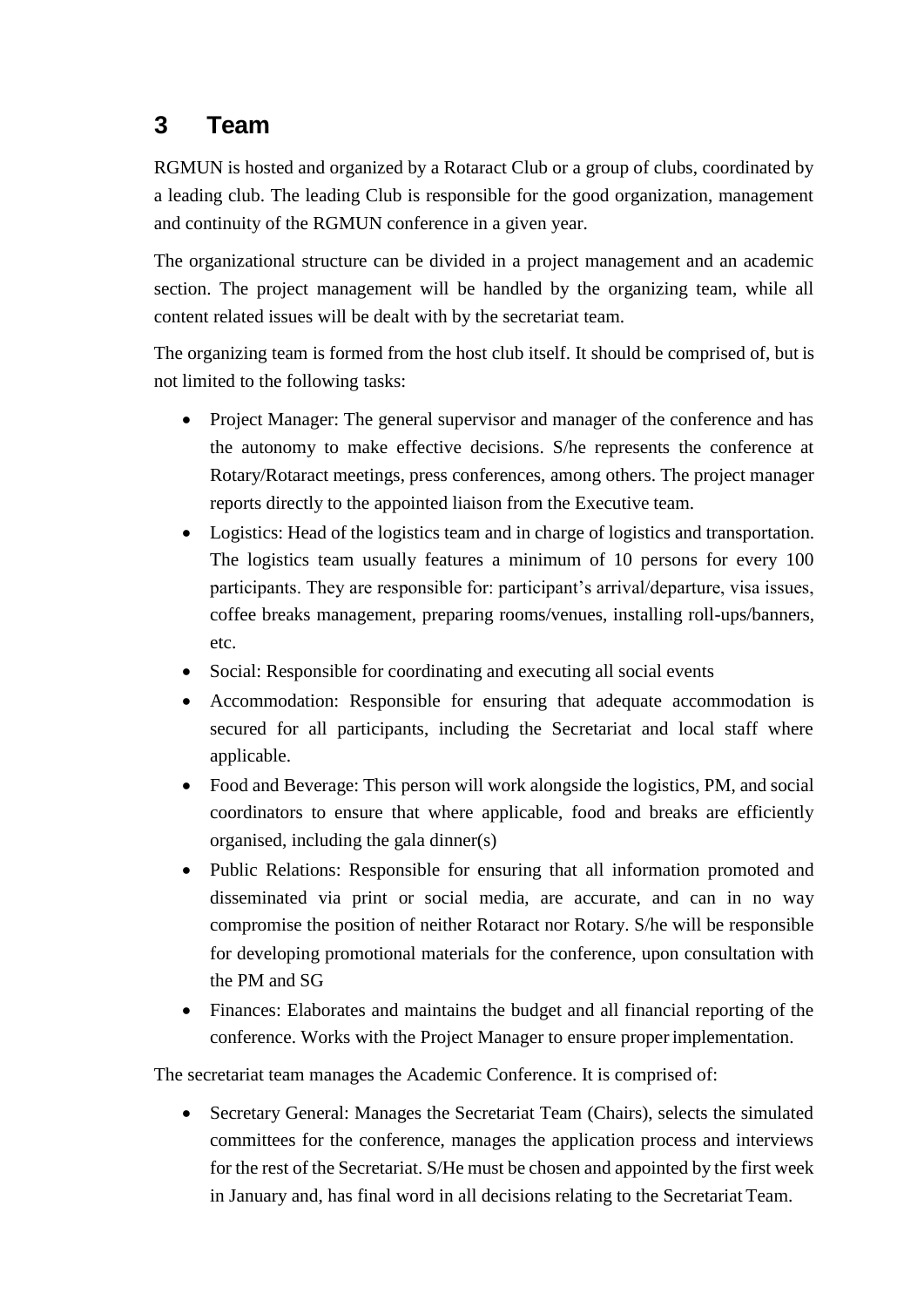S/He may replace any Chair at any time during the conference and makes sure that the academic conference is of the highest quality.

- Deputy Secretary General: Responsible for designing the conference materials (conference handbooks / guides, conference bag, map, participation/award diplomas, roll-ups, banners, placards, badge in coordination with the Logistics manager). The DSG acts as the SG in their absence and is also responsible for ensuring that all background guides created by the Chairs does not contain any plagiarism or presents any conflict of interest with any intellectual academic property.
- Chairs: Selects the debate topic(s) for each committee. Writes an academic study guide for the topic $(s)$  in their committee. Moderates the debates in formal sessions, guides participants during the informal sessions and, evaluates participants. They report to the Deputy Secretary General who can escalate situations to the Secretary General where S/he deems necessary. Two (2) chairs are allocated per committee.

It is at the discretion of the organizing team and secretariat to recruit for the following positions:

- Pager: Assists the Chairs during sessions (passes notes from participants, prints all conference materials for his committee, etc.) and guides participants to their proper rooms/venues etc. They act as a link between the organizing team, chairs and participants. One pager per committee.
- Rapporteur: Observes and writes reports on the formal debates, prepares interviews with delegates/guests/team and then submits the gathered information as internal journalist. May also write about venues/locations/did you know/gossip.
- Official Photographer: Covers all conference events (have a session where you take group photos per committees and with each individual participant, to be published later). Compiles a selection of the best photos from all important moments. You may also include a dedicated person to film the event.

Apart from the above-mentioned organizing and secretariat team, the team will be complimented by a Rotaract Global Adviser (RGA). The RGA is an experienced member of the RGMUN family and will take part in all high-level meetings (non-physical), provide the host team with experiences and information and ensures quality control. The RGA will also visit the host team prior to the conference to visit venues at least once and have face-to-face meetings.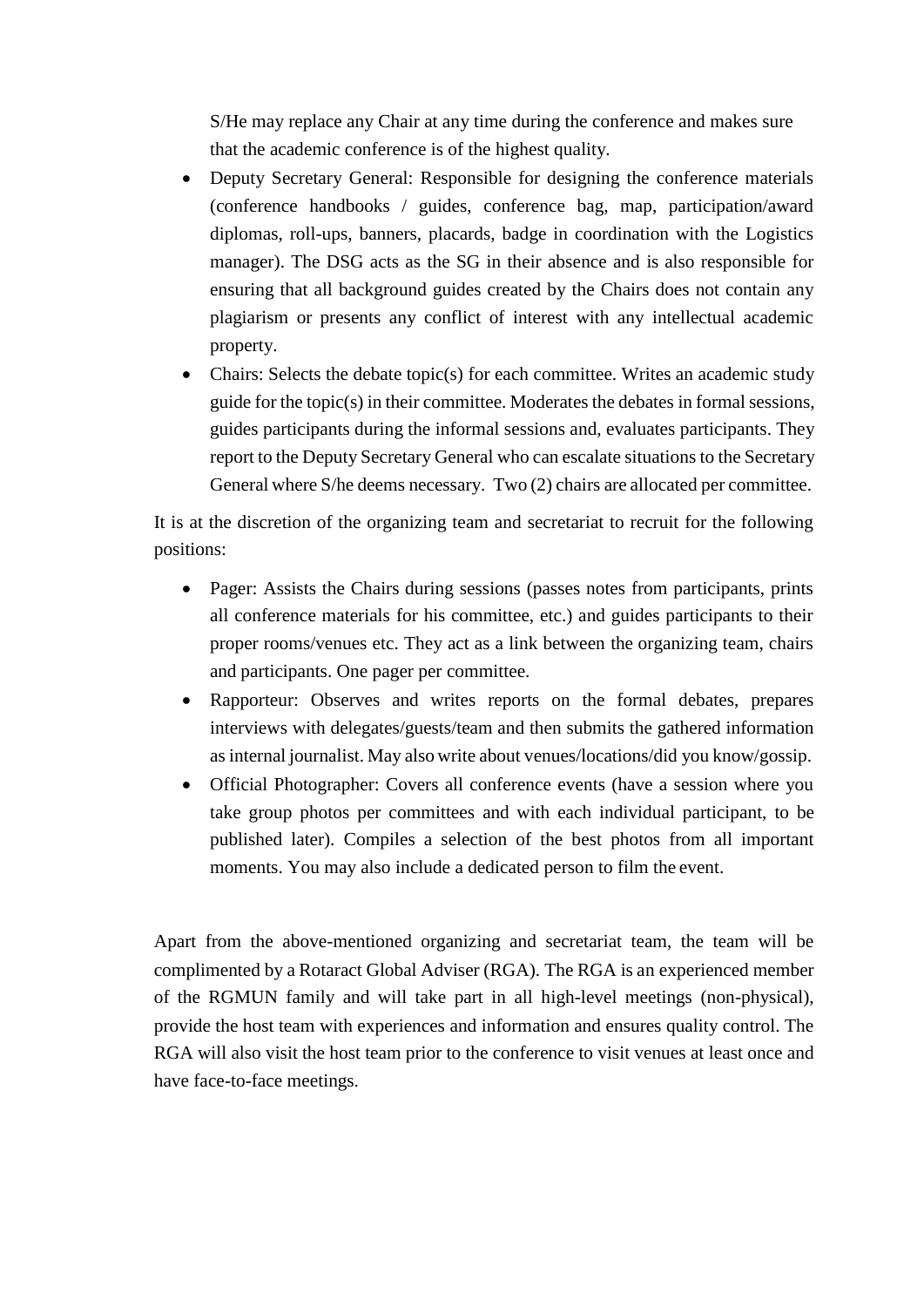## <span id="page-9-0"></span>**4 Participants**

Any young person with the age between 18 and 35 is eligible to participate at the conference. Participants must have a good command of English which is the official language of the Conference. You may accept persons under the age of 18 providing that they will be accompanied by a chaperone.

Once the conference starts, all accepted participants must participate in the scheduled activities, repeated failure to take part in activities can lead to the exclusion from the conference. No reimbursements should be granted in such cases.

### <span id="page-9-1"></span>**4.1 Delegate Application**

All applications should be done via the website form and should include a CV and expression of Intent. Don't forget to ask for VISA details, should one require a VISA. On the form, the applicants must select their preferred countries and committees. There should be no guarantee however that the preferences can be met.

An applicant can only be fully registered as participant if the following criteria are met:

- 1) Selection as Team decision taken by: Secretary General, Project Manager, respective committee chairs
- 2) received payment or at least a scanned bank receipt from the participant/verification of your bank
- 3) If applicable, VISA regulations must be met.

Once confirmed, the secretariat will allocate a country and committee to the participant. You should schedule your applications in at least two stages. History has shown, that early bird registration with a reduced fee, can be a good incentive for applicants. Each stage should last about a month, depending on your budget and individual circumstances.

In case you exceed the maximum number of participants, have a backup list ready in case some accepted participants will cancel. The applicants on this list must be notified in advance. If some confirmed participants cancel well in advance you may reimburse them partially but don't forget bank fees.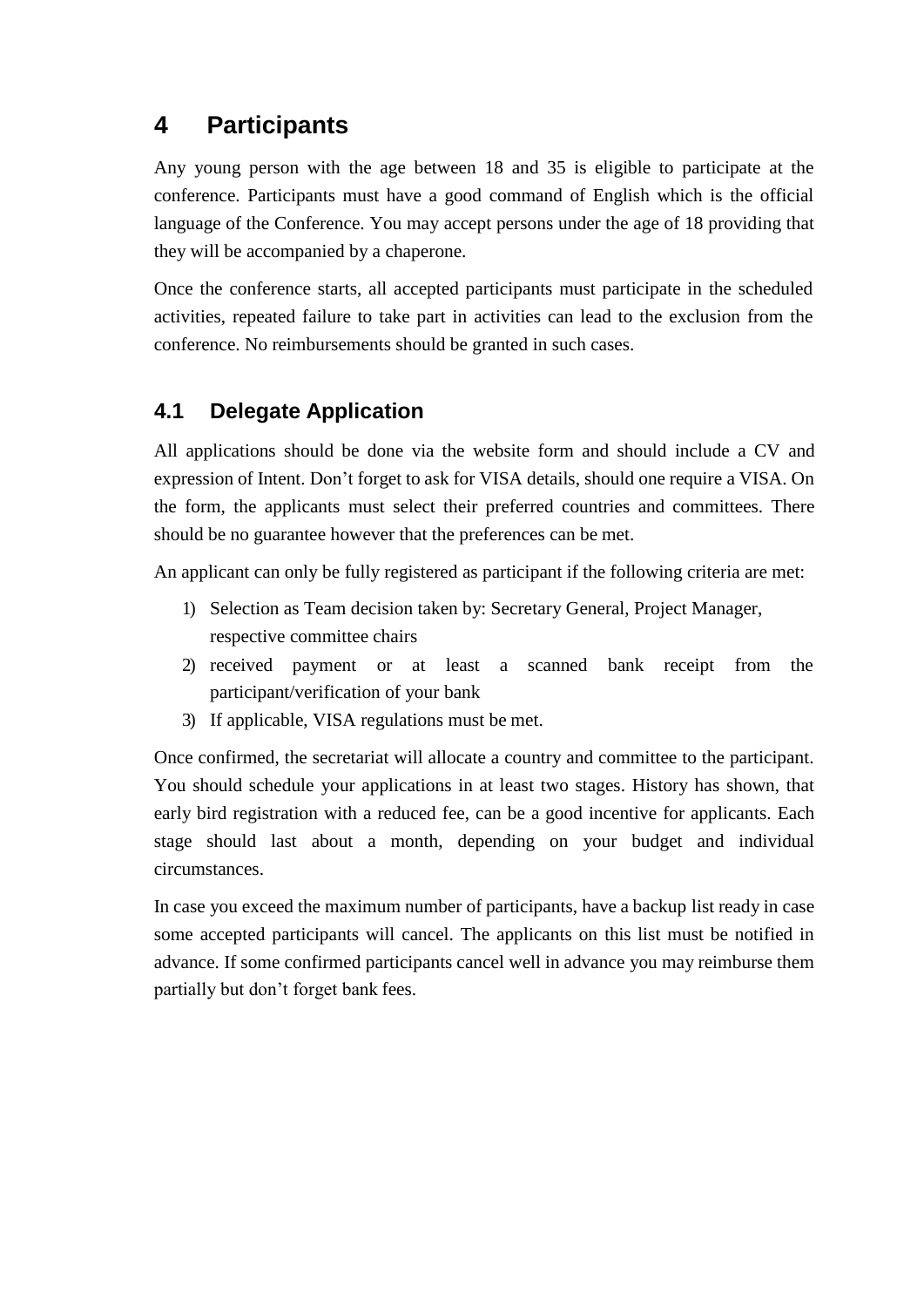### <span id="page-10-0"></span>**4.2 Chair Application**

Applications for chairs should be conducted before opening delegate application, the process however should be similar to the delegate application. The requirements are, but are limited to:

- 1) Letter of Intent/Motivation or alternatively filled out form on the website
- 2) CV with previous MUN experience
- 3) At least one Skype interview per candidate

Chairs will be selected by the Secretary General and Project Manager. Chairs should have their participation fees covered.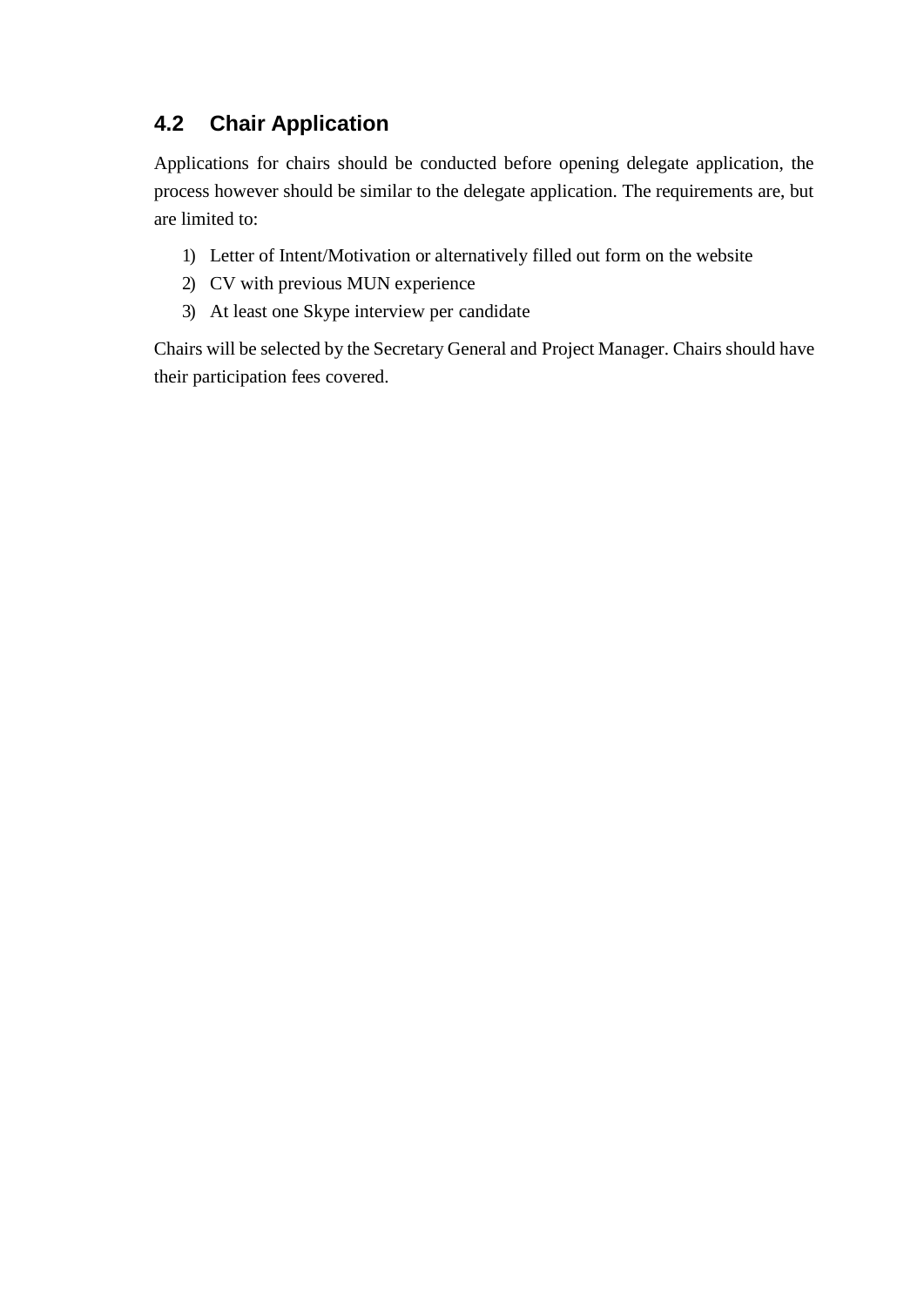## <span id="page-11-0"></span>**5 Venues**

All venues should be in walking distance from each other. If not, then means of transport must be available for the participants. Try to avoid using public transportation, if there is no way around, try avoiding interchanges.

### <span id="page-11-1"></span>**5.1 Academic conference**

The committees feature 25-40 participants and every participant should have access to a chair and table in front of him, while being able to make eye contact with every other person in the room. Ideally the room allows arranging tables in a U-shape. The chairs will be located in the front, facing the delegates. Chairs must be able to see every delegate in the room. Usually the conferences take place in universities, conference centres or schools.

### <span id="page-11-2"></span>**5.2 Gala location**

The Gala is the most festive part of every conference and should take place in an according setting. Traditional or cultural references to the host country are well perceived amongst the participants. The gala location should feature a central stage or at least a podium to address all attendees. Microphones and projectors are also highly recommended.

Depending on your planning, it is also recommended, that the gala location should feature a dancefloor. Otherwise a nearby location for the party must be organized.

### <span id="page-11-3"></span>**5.3 Social events**

Be creative, just be reminded: Rotaractors love to party and not only work hard…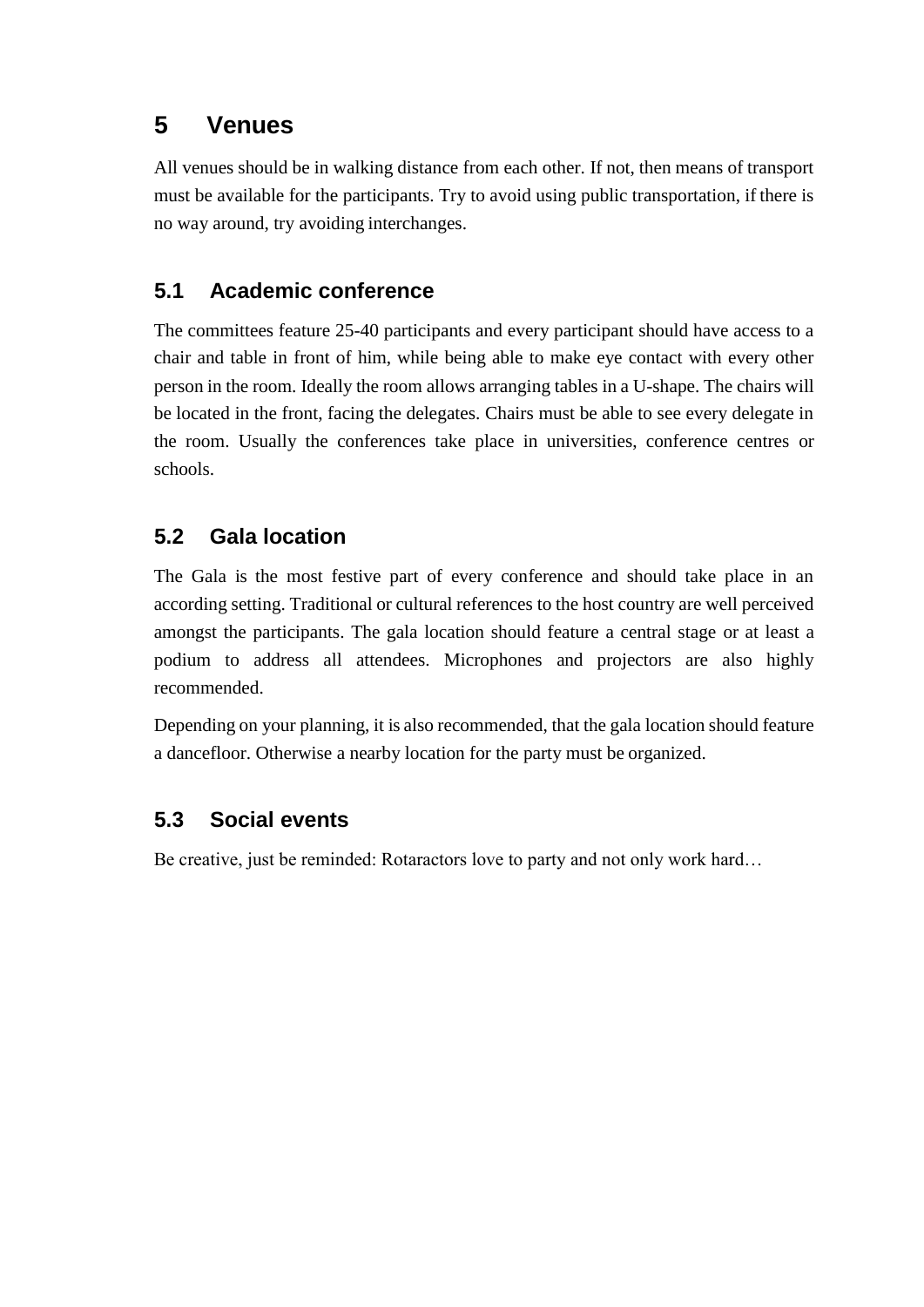## <span id="page-12-0"></span>**6 Financials**

The host team is required to present a budget upfront and report updates frequently to the RGMUN team. The budget should include and project all conference related expenses. Just as a reminder: Expenses should only be as high as expected income. A sensible buffer is expected. See the Budget Template for an example.

### <span id="page-12-1"></span>**6.1 Participation Fee**

You may ask for a participation fee from each participant. Should you receive adequate sponsorship well in advance, you may reduce or strip the participation fee. The participation fee should be paid only after a participant is accepted and he received a VISA (if applicable).

It is recommended that fees are split into different categories:

- 1. Fee for conference and gala dinner(s)
- 2. Accommodation
- 3. Social events
- 4. Pre-/Post-Trips

Furthermore, a full conference package covering conference, social events, and including accommodation and gala dinner(s) should be offered at a discounted rate.

*This full conference packages should not exceed 250€ per delegate but may vary due to different costs of living in the respective host country. It is highly emphasized to attract sponsors to lower participation fees.*

### <span id="page-12-2"></span>**6.2 Expenses to keep in mind**

The Secretariat Team and the Rotaract Executive Committee should have all conference expenses included, transport expenses are not cover. They **do not** pay a participation fee since they provide a service and are an essential part of the conference structure.

Depending on the budget, if some members of the Secretariat or Committee travel a long distance to reach the conference then they are eligible to receive reimbursement for their plane ticket. Alternatively, you may ask for sponsorship on their behalf.

Also don't forget to add in your budget staff/team expenses such as meals, participation at different events, travel etc.

All expenses should serve the highest interests of the conference and participants.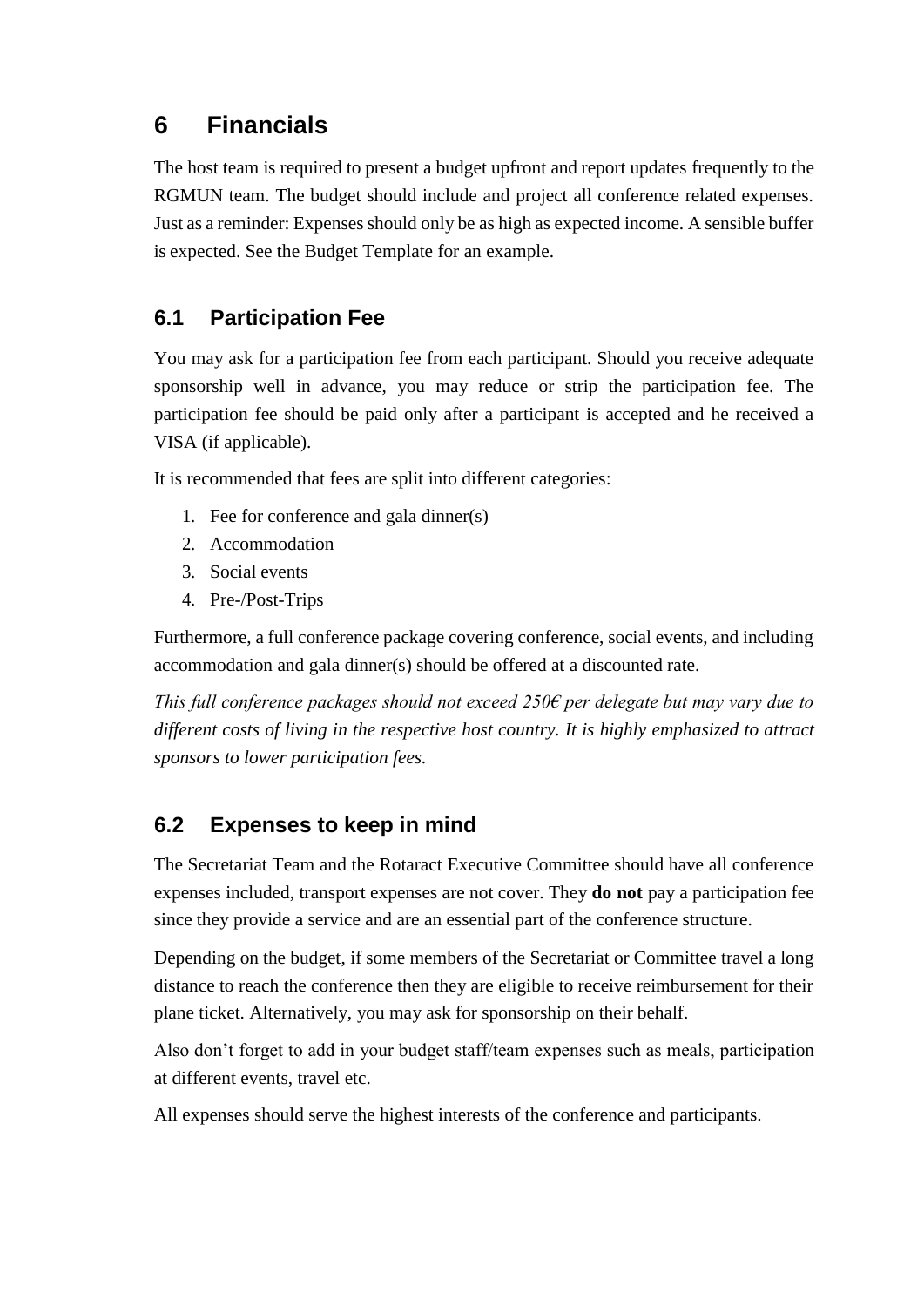## <span id="page-13-0"></span>**7 Organisation Process and Timeline**

In the following chapter, a short overview of the organizing protocol is given and timeline is presented. Please read them carefully.

### <span id="page-13-1"></span>**7.1 Organisation process**

As mentioned in the previous section, the team consists of an organizing part, a secretariat and the Rotaract Global Advisor. All high-level decisions, affecting the success of the conference, must be at least taken by the Project Manager, Secretary General and RGA. The RGA has the mandate to escalate decisions to the Rotaract Global Executive committee, which ultimately will decide.

Furthermore, it is mandatory to invite the RGA to all meetings. If a regular exchange cannot be guaranteed on this basis, a bi-weekly report is required. The RGA will ensure the quality of the conference and report to the Executive Committee.

### <span id="page-13-2"></span>**7.2 Timeline**

The host team is traditionally announced at the UN Day. Right after the announcement, the team should start working. The following timeline is listing deadlines for specific events. The word DEADLINE is highly emphasized here. A well-structured and timely executed plan is key for a successful edition of RGMUN.

### **T-8 months prior to the conference**

- Finalize your host team selection
- Call for Secretary General applications

### **T-7 months prior to the conference**

- Have a draft website (not public) in the background, optimize it, add/remove sections as needed. Add content. Have email addresses ready (contact, applications, secretariat etc.).
- **LAUNCH THE WEBSITE!**
- Call for Secretariat (Chair) application

### **T-6 months prior to the conference**

• Select your Secretary General (you may invite someone or make selections/interviews for the post). This person is one of the most important persons in the conference. He must have extensive MUN experience and an excellent MUN network to promote the conference. Choose wisely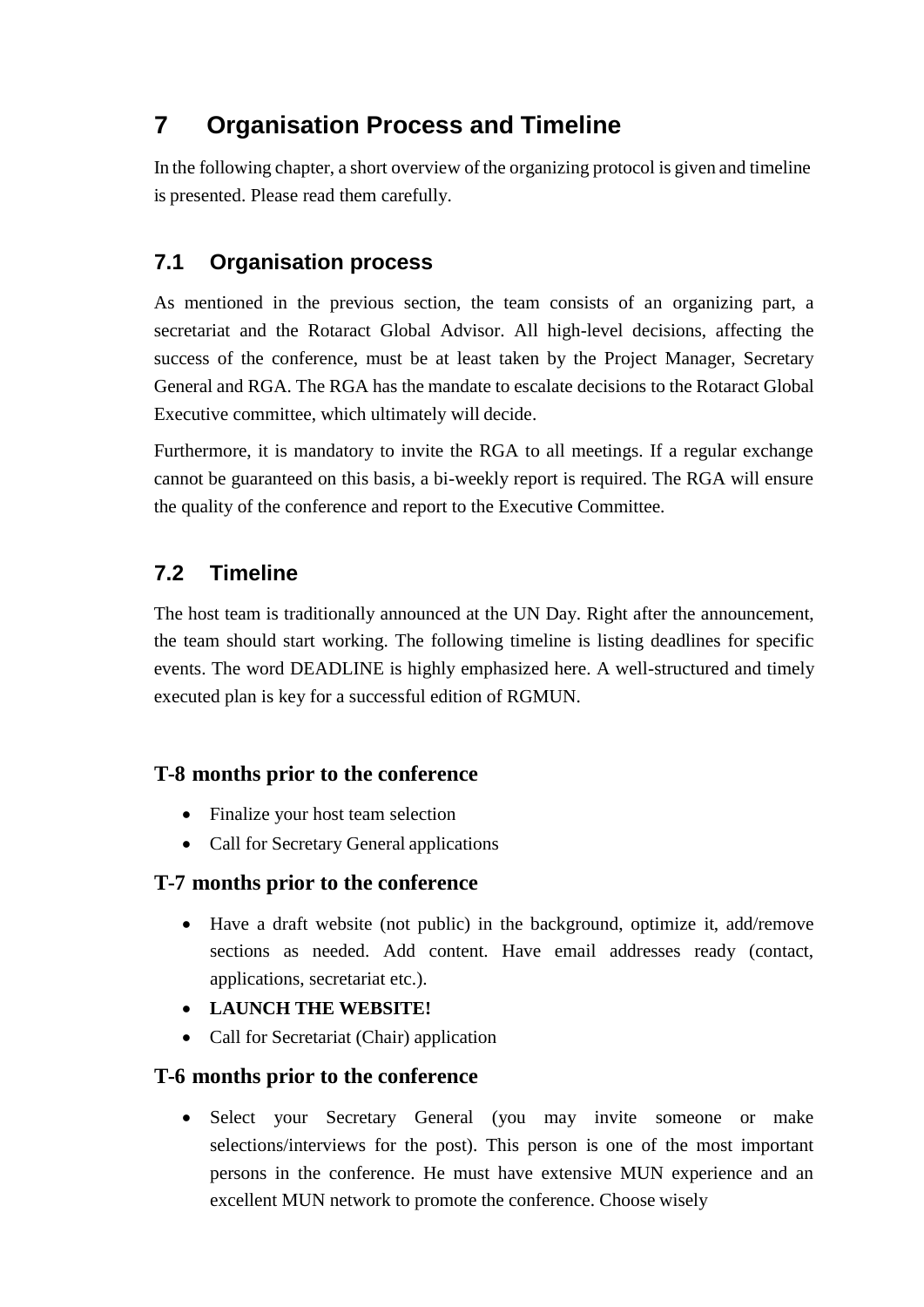- The Secretary General will also select the committees that will be simulated. The number of committees should be decided based on how many participants you aim to have (30/committee) and the specific committees are chosen by the Secretary General or together with the Chairs.
- Receive the welcoming message from the Secretary General and upload it on the welcoming page of the website (the website should not be public yet) together with a picture of the Secretary General, see the previous websites for how it should look like.
- The Secretary General may choose his secretariat (approved by the Project Manager) or you can have applications for chairs (2/committee, here the Secretary General and Project Manager decide jointly).
- Chair applications should be short listed and then have Skype interviews with the best candidates. The Application Team will make the selections. Try to have the secretariat team ready by end of February.

### **T-5 months prior to the conference**

- Chairs should be selected by the Secretary General and the Project Manager
- Publish the Secretariat Team and other updates on the website.
- Once you have the Secretariat Team in place, they have to decide on committee topics (2 per committee) and a country matrix.
- The chairs should start working on the academic study guide according to their selected topic (between  $3,000 - 6,000$  words and must include references). The Secretary General will review the guides before being published on thewebsite.
- When ready, publish the committee topics and country matrix on the website together with any other updates related to the venues, preliminary schedule, new partners etc.
- Approach sponsors and also visit your Rotary / Rotaract / Interact Clubs from your city and tell them about the conference. Seek support if you need it!
- Make sure you have your venues booked. Choose the best ones in your city! Try to ensure you have a nice variety each day with respect to dinner locations and sights.

### **T-4 months prior to the conference**

- Publish your latest updates about the conference before opening applications. This must include information about the participation fee, preliminary schedule, Secretariat Team, topics of debate, country matrix, committees etc.
- Test your application to make sure it works correctly.
- **OPEN APPLICATIONS** for delegates/rapporteurs (*early-bird fee*).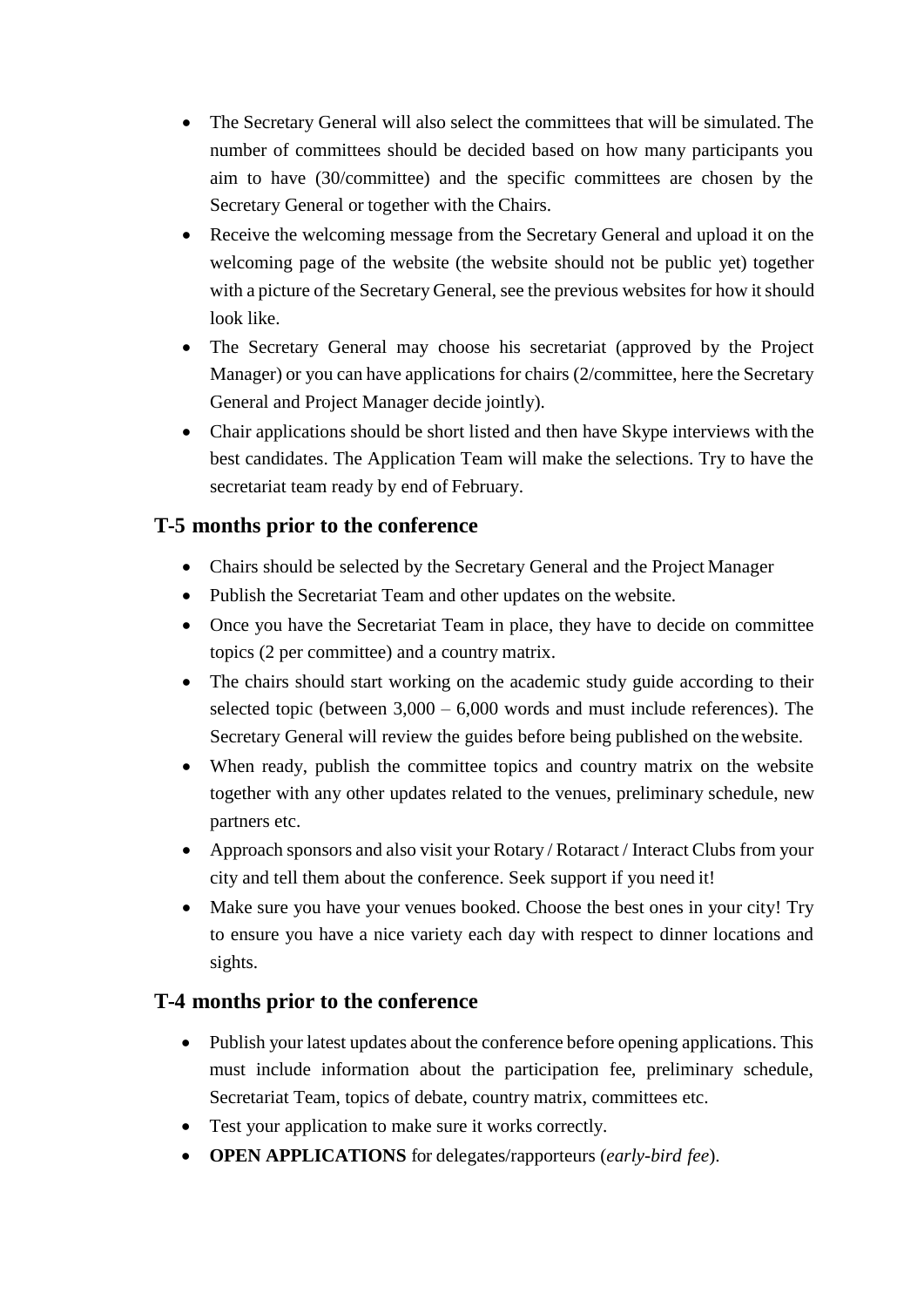- Create and publish a short travel guide for your conference on the website, including advice on flights, airport and other means of transport. Also don't forget to post on the website details about VISA requirements.
- Visit of the Rotaract Global Advisor

### **T-3 Months prior to the conference**

- Change application to a regular participation fee.
- Continue work on the conference study guides. Try to have some drafts ready for the Secretary General review.
- Start working on the design of items included in the welcome package of each participant (i.e. personalized pen / pin / lanyard / bag / map / notebook / badge / promotion materials, diplomas, handbook, conference personalized map etc.)

### **T-2 Months prior to the conference**

- 2 months prior to the conference
	- $\circ$  Open the final application wave if not done earlier
	- o Make promotional videos, ask the Secretariat Team to talk about the topics of the conference.
	- o Detailed program of all activities should be ready and published
- 1,5 months prior to the conference
	- o Publish the conference study guides / conference handbook / rules of procedure on the website. Make sure selected participants do have access to all documents. They should receive the Rules of Procedure and Conference Handbook in printed format with their welcoming package.
	- o Request all delegates to write a position paper of at least 1 page pertopic.
	- o Closing of applications requiring a VISA, remaining ones should be quickly processed.

### **T-1 month prior to the conference**

- Close application
- Start printing all conference materials (conference handbook, rules of procedure, diplomas, placards with countries and name of secretariat/staff, other materials), prepare welcome package (pen / pin / lanyard / bag / map / notebook / badge / promotion materials).
- Talk to all venues and confirm bookings
- Talk to the local / national media and invite them to your conference (opening/closing) and other events.

### **T-0 Month of the conference**

• 2 weeks prior to the conference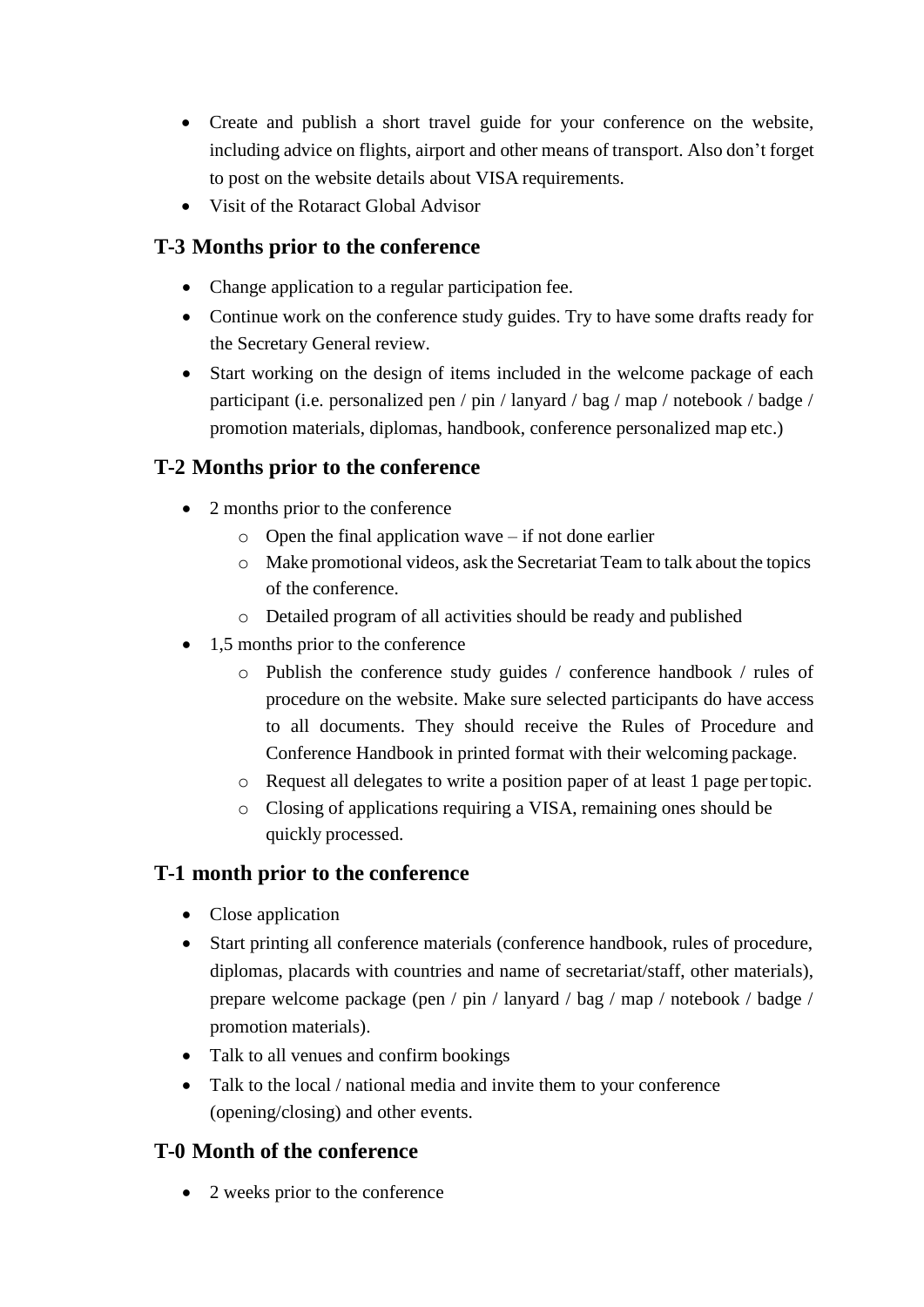- o Close and confirm all applications (confirm payment of participation fee and VISA).
- o All accepted delegates should send a position paper to their respective chairs.
- o Final Information should be sent out to delegates
- o Make a separate schedule for the organizing team for each day of the conference with tasks for each team/staff member.
- o Have a preliminary list of confirmed participants ready to give to the Secretariat Team and staff. A separate list with arrival dates/hours should be handed to the logistics team.
- 1 week prior to the conference
	- o Organize a press conference before the conference.
	- o Confirm guest speakers and guests at the Opening/Closing ceremonies (Ambassadors/Rotary etc.).
- A few days before the conference
	- o Make final preparations to welcome participants and guests. (Don't forget to wait for arriving participants at bus/train station/airport).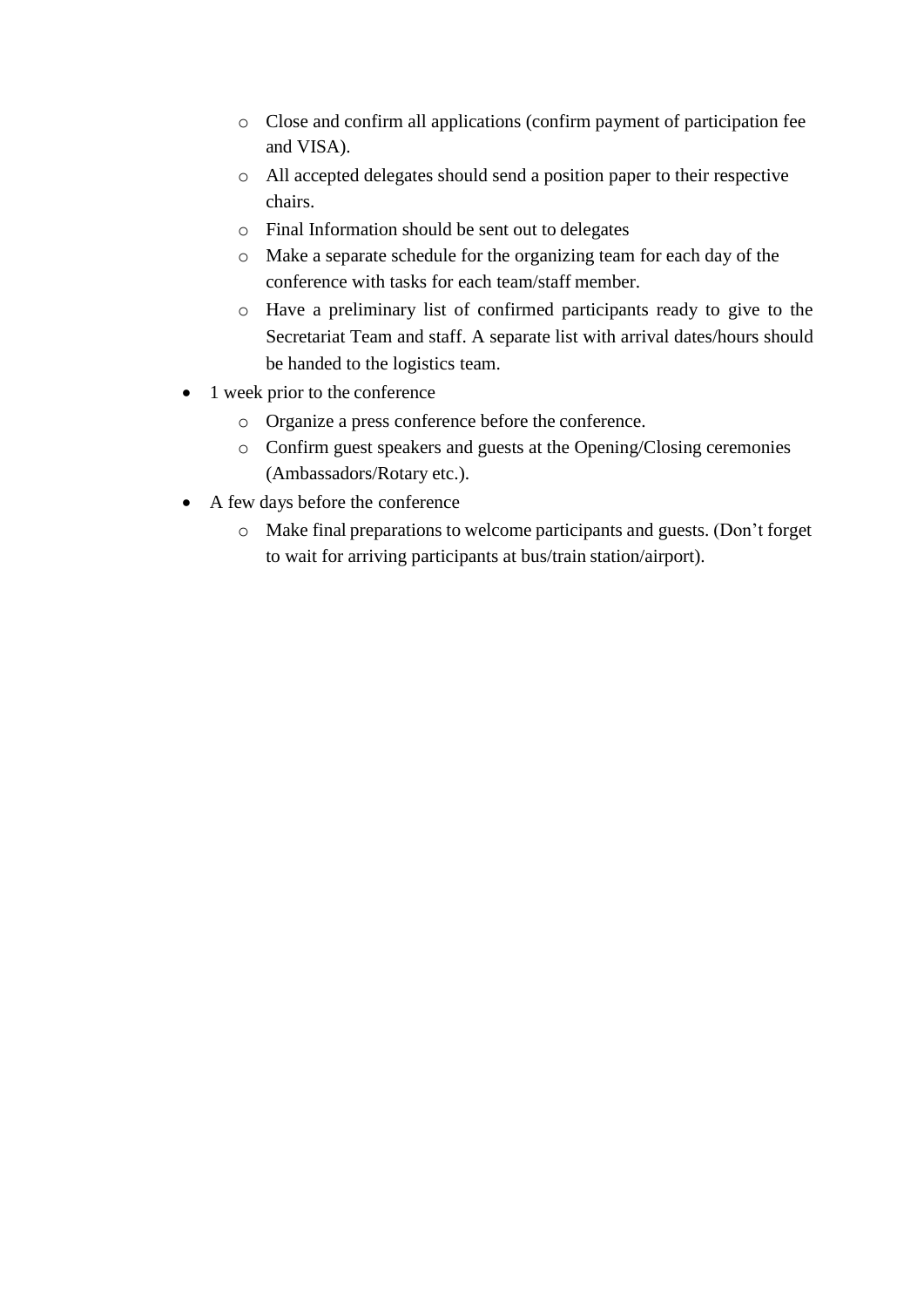## <span id="page-17-0"></span>**8 Application and selection of the host team**

### <span id="page-17-1"></span>**8.1 Application**

To be an eligible Rotaract MUN Club candidate to organise the next edition of Rotaract MUN you must send us the following documents:

#### **1) Letter of Intent**

- a. The letter must express your Club's interest and commitment to organize the next edition of Rotaract MUN and it must be signed by your Club president;
- b. Please attach additional support letters from your sponsor Rotary Club, RI District or Governor to give more weight to your application;

#### **2) Project proposal**

- a. The proposal must give details your Club strengths in organizing such an event and present your team and Project Manager as well as their relevant experience organizing events in the past.
- b. The project manager of the organizing Committee must have attended any MUN-conference and a member of the organizing team must have attended any edition of RGMUN
- c. You can be creative and show why your city and country is the best choice for a future edition of RGMUN and how your local culture and traditions can bring added-value to the conference and its participants.
- d. Your proposal must feature a project timeline and budget estimation and sources of additional income (e.g. sponsoring).

Please send your application with the above documents must be sent to the following email address: [international@rotaractmun.org](mailto:international@rotaractmun.org)

### <span id="page-17-2"></span>**8.2 Selection process for host team**

The applications are ranked according to their quality by the RGMUN Executive Committee. The best candidates are invited for telephone interviews, which will be held either via skype of Zoom. The whole team should be present at those interviews. Taking into consideration both interview and application, the RGMUN Executive Committee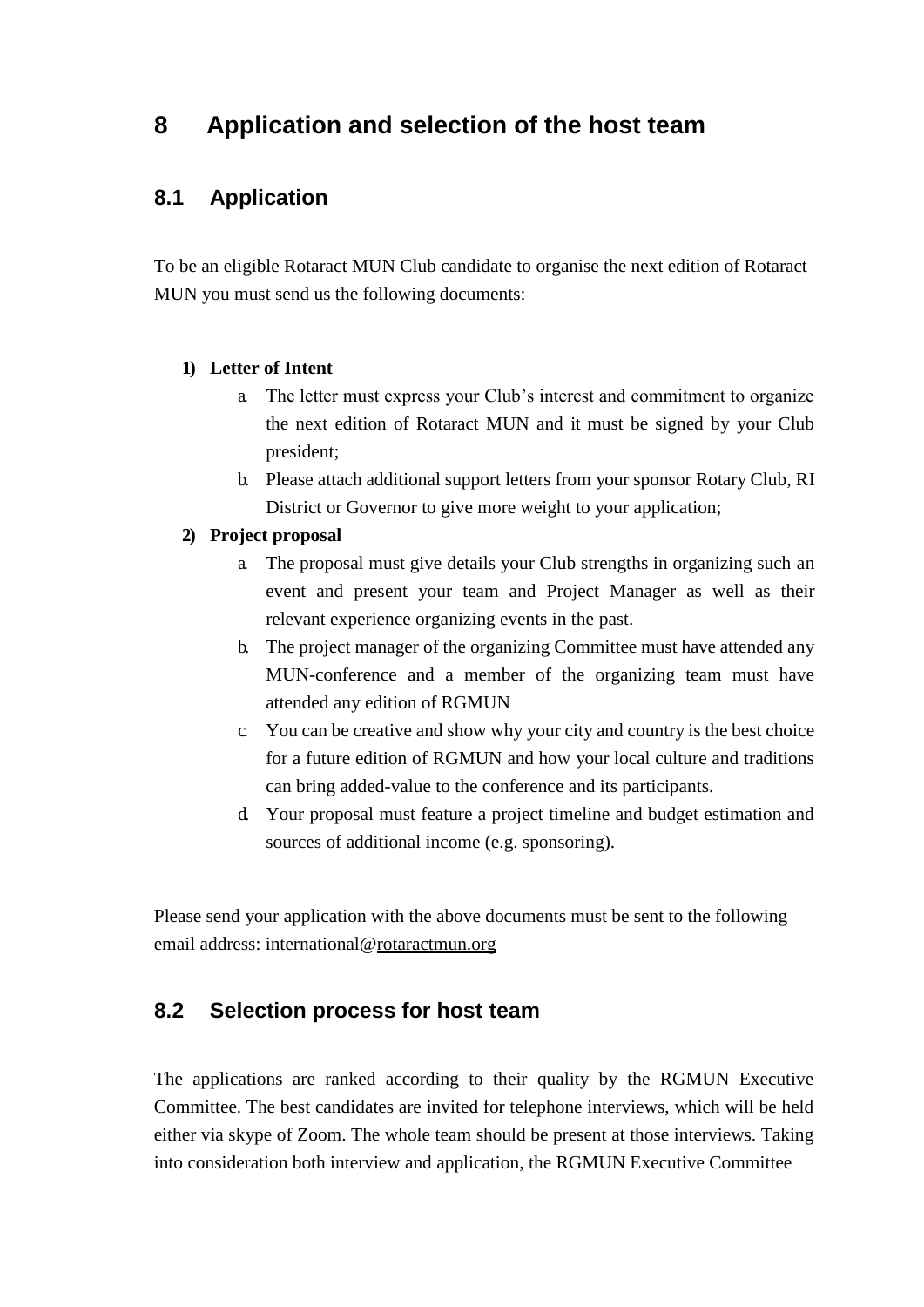will decide on the next host. Please see the section on our website for more details on the factors involved in the selection as well as the members of the Committee.

Deadline for applications is  $4<sup>th</sup>$  November 2018. Interviews will commence October 30<sup>th,</sup> 2018. Therefore, we strongly encourage all applicants to submit their applications well before the date to be eligible for the upcoming selection.

After that decision is made by the committee, the host will be announced at the next edition of RGMUN at the following [Rotary International UN Day, u](http://riunday.org/)sually happening during the first 2 weeks of November.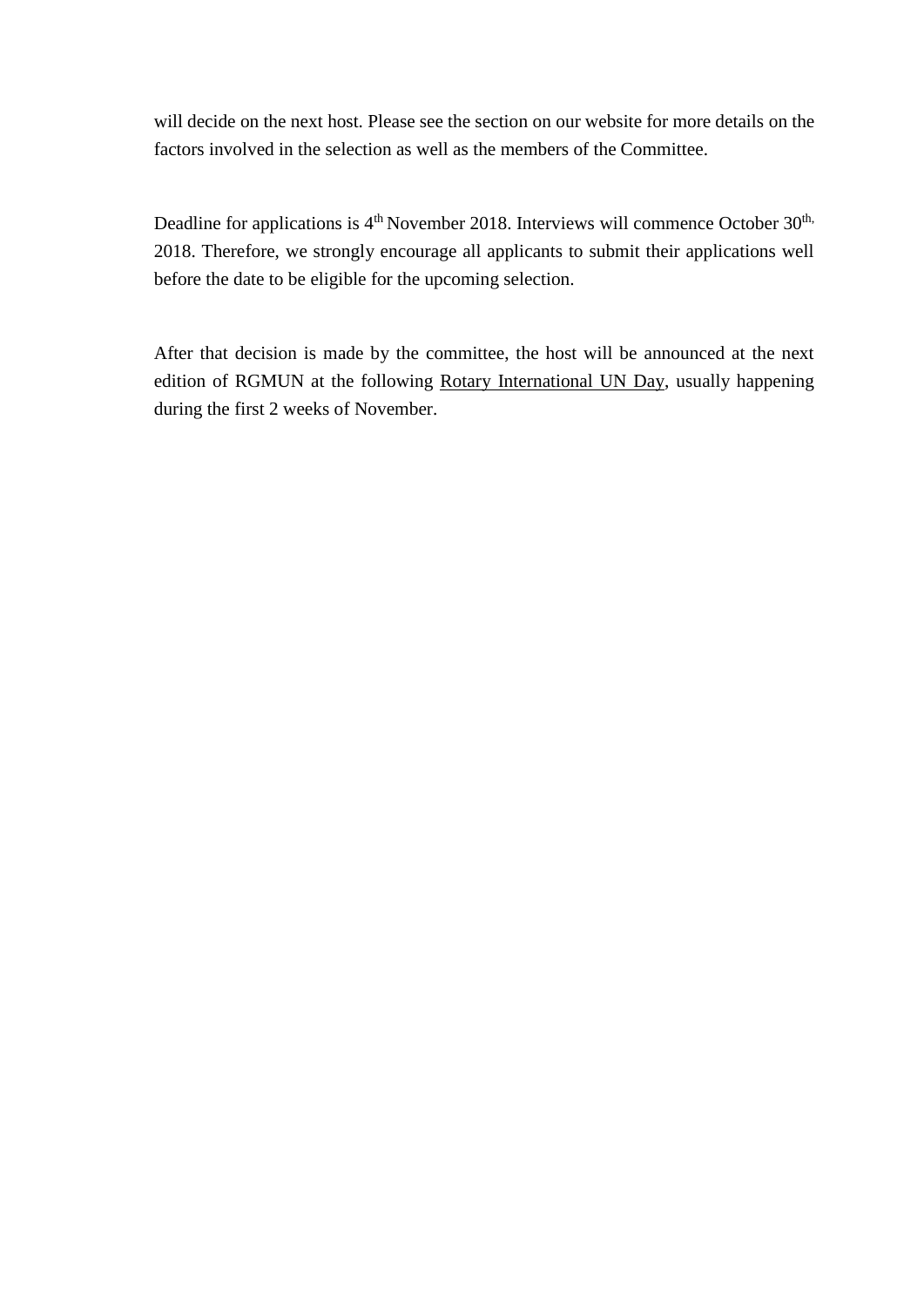### <span id="page-19-0"></span>**Example Conference Program**

Attached you will find an example program from the Rotaract Global Model United Nations edition in Baia Mare, which happened from August  $20^{th} - 27^{th}$  2013.

#### **20th August**

Pre-conference Optional Trip around Maramures County / Early arrival

*Maramures Optional Pre-Trip schedule:*

- *08:00 – 10:00 Departure from Mara Hotel to Sighetu-Marmatiei, short stop in Desesti*
- *10:00 – 11:00 Elie Wiesel House in Sighet and other city landmarks*
- *11:00 – 13:00 Victims of Communism Memorial in Sighet*
- *13:00 – 15:00 Lunch break at Marmatia Hotel*
- *16:00 – 17:00 Visiting – Merry Cemetery*
- *18:00 – 19:00 Visiting – Barsana Monastery*
- *19:00 – 20:30 Arrival to Mara Hotel*

#### **21st August**

- 09:00 12:00 Conference Registration at hotel lobby / sightseeing
- 12:00 14:00 Rules of Procedure Workshop (at Mara Hotel)
- 14:00 16:00 Free time
- 16:00 18:00 Official Opening Ceremony
- 18:00 18:30 Cocktail reception
- 18:30 20:00 Free time
- 20:00 00:00 Diplomatic welcome dinner (at Athos Parc)

#### **22nd August**

- $09:00 10:45$  Formal Session
- 10:45 11:00 Coffee Break
- 11:00 13:00 Peace & conflict workshop
- 13:00 14:00 Free time
- 14:00 15:45 Formal Session
- 15:45 16:00 Coffee Break
- 16:00 17:30 Formal Session
- 17:30 19:00 Free time
- 19:00 00:00 Dinner & Pool Party (at Transylvania Castle)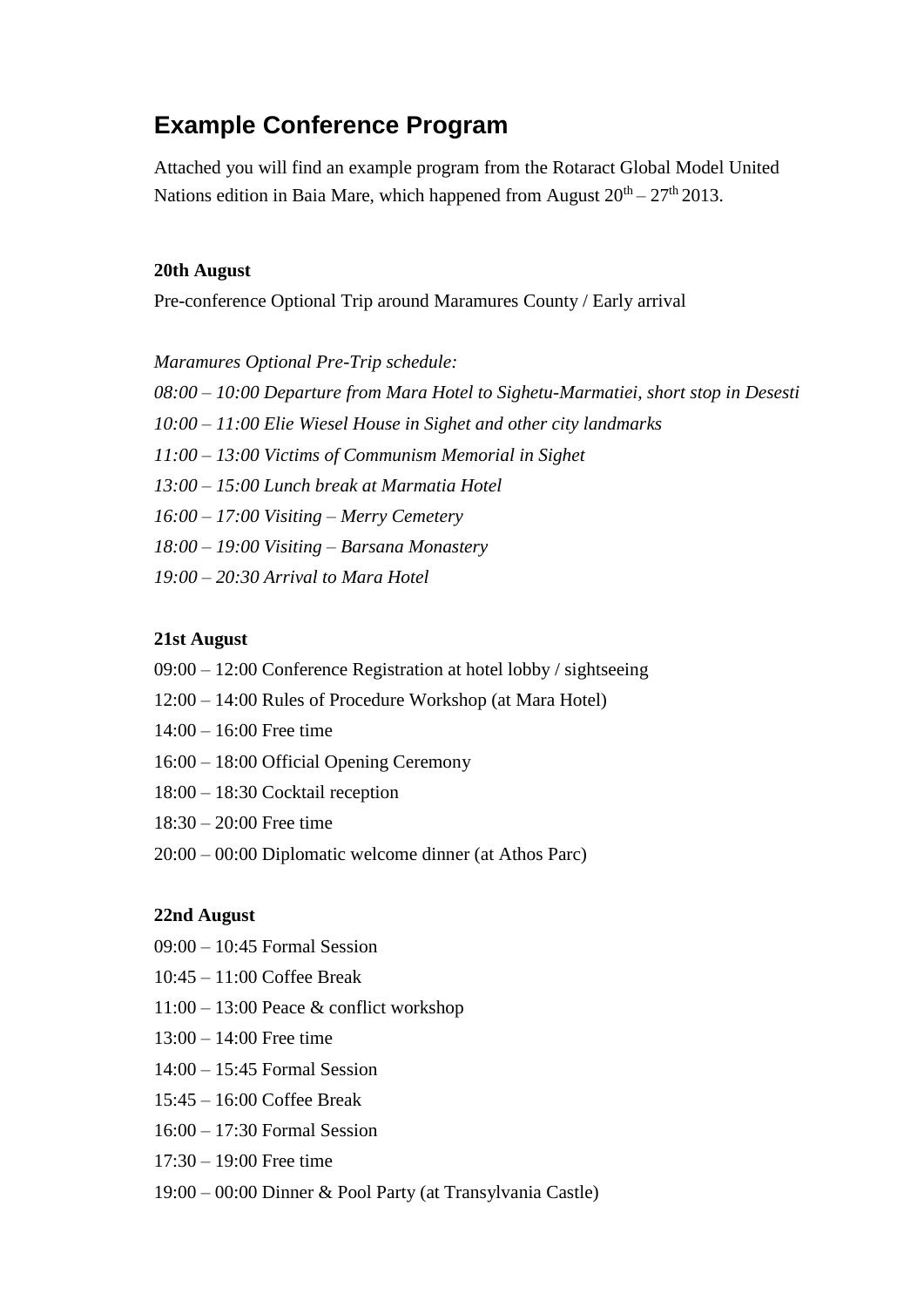#### **23nd August**

- 09:00 10:45 Formal Session
- 10:45 11:00 Coffee Break
- 11:00 12:30 Formal Session (+ 30' presentation of different global initiatives)
- 12:30 14:00 Free time
- 14:00 16:00 Formal Session
- 16:00 18:00 Free time
- 18:00 00:00 Midsummer Night (at Village Museum)

#### **24th August**

- 09:00 10:45 Formal Session
- 10:45 11:00 Coffee Break
- 11:00 12:30 Formal Session (+ 30' presentation of different global initiatives)
- 12:30 14:00 Free time
- 14:00 15:45 Formal Session
- 15:45 16:00 Coffee Break
- 16:00 17:30 Formal Session
- 17:30 19:00 Free time
- 19:00 00:00 Outdoor Dinner & Live Music (at Millennium Terrace)

#### **25th August**

- 09:00 10:45 Formal Session
- 10:45 11:00 Coffee Break
- 11:00 12:30 Formal Session (+ 30' presentation of different global initiatives)
- 12:30 14:00 Free time
- 14:00 16:00 Official Closing & Awards Ceremony
- 16:00 16:30 Cocktail reception
- 16:30 18:00 Free time
- 18:00 23:00 Closing Dinner (at La Taticu Guest House)

#### **26-27 August**

Post-conference Optional Trip to Dracula's Castle / Departure home

*Dracula's Castle Optional Trip schedule:*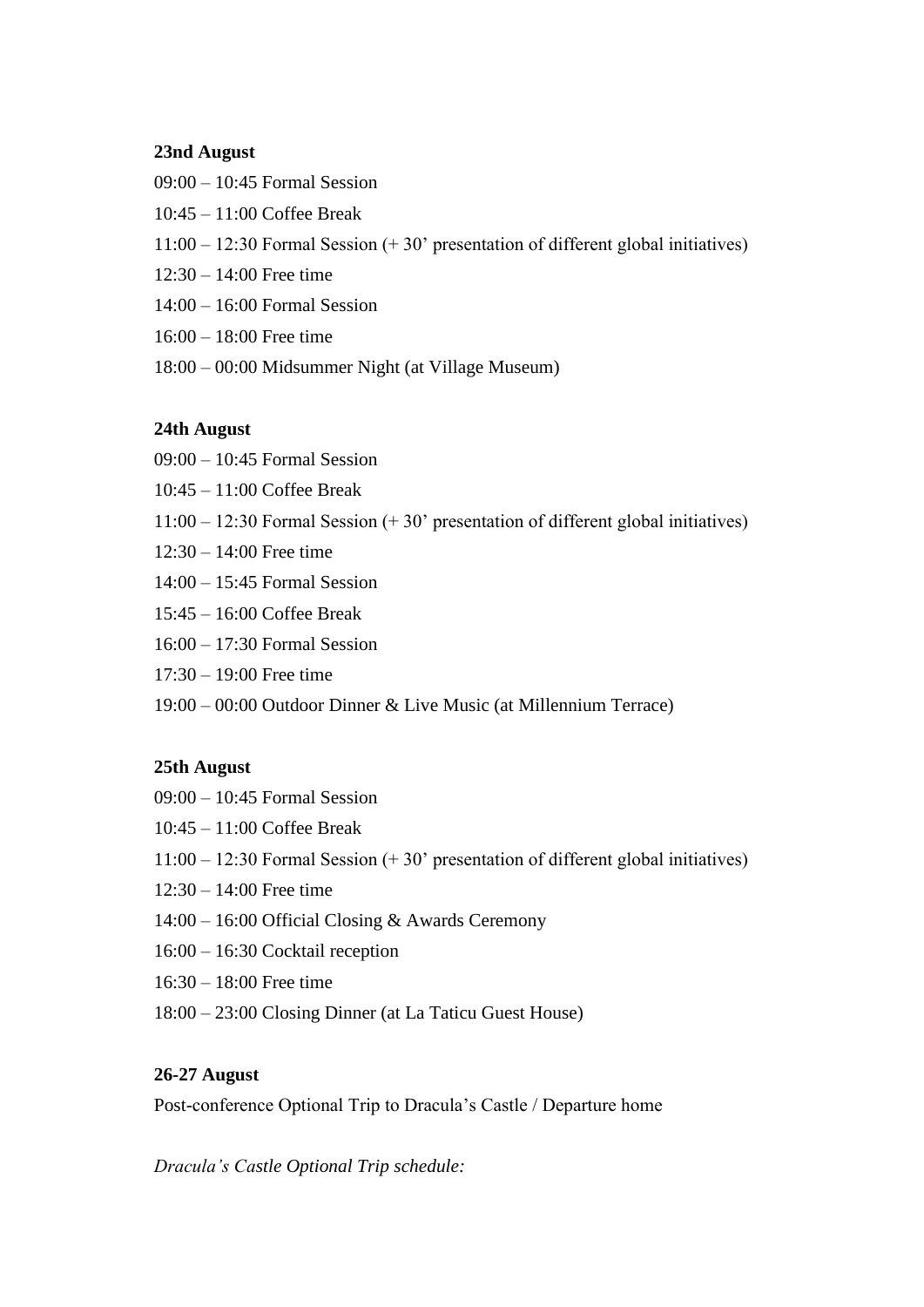*26 of August*

- *08:00 – 13:00 Departure from Mara Hotel to Sighisoara via Cluj-Napoca*
- *13:00 – 14:00 Short break in Sighisoara*
- *14:00 – 16:00 Trip to Dracula's Castle (Bran Castle)*
- *16:00 – 20:00 Visiting the castle*
- *20:00 – 21:00 Check in at hotel in Brasov*
- *21:00 – 00:00 Night in Brasov*

*27 of August*

- *08:00 – 12:00 Morning in Brasov / Departure to Bucharest (if appropriate)*
- *12:00 – 20:00 Return via Cluj-Napoca to Baia Mare*